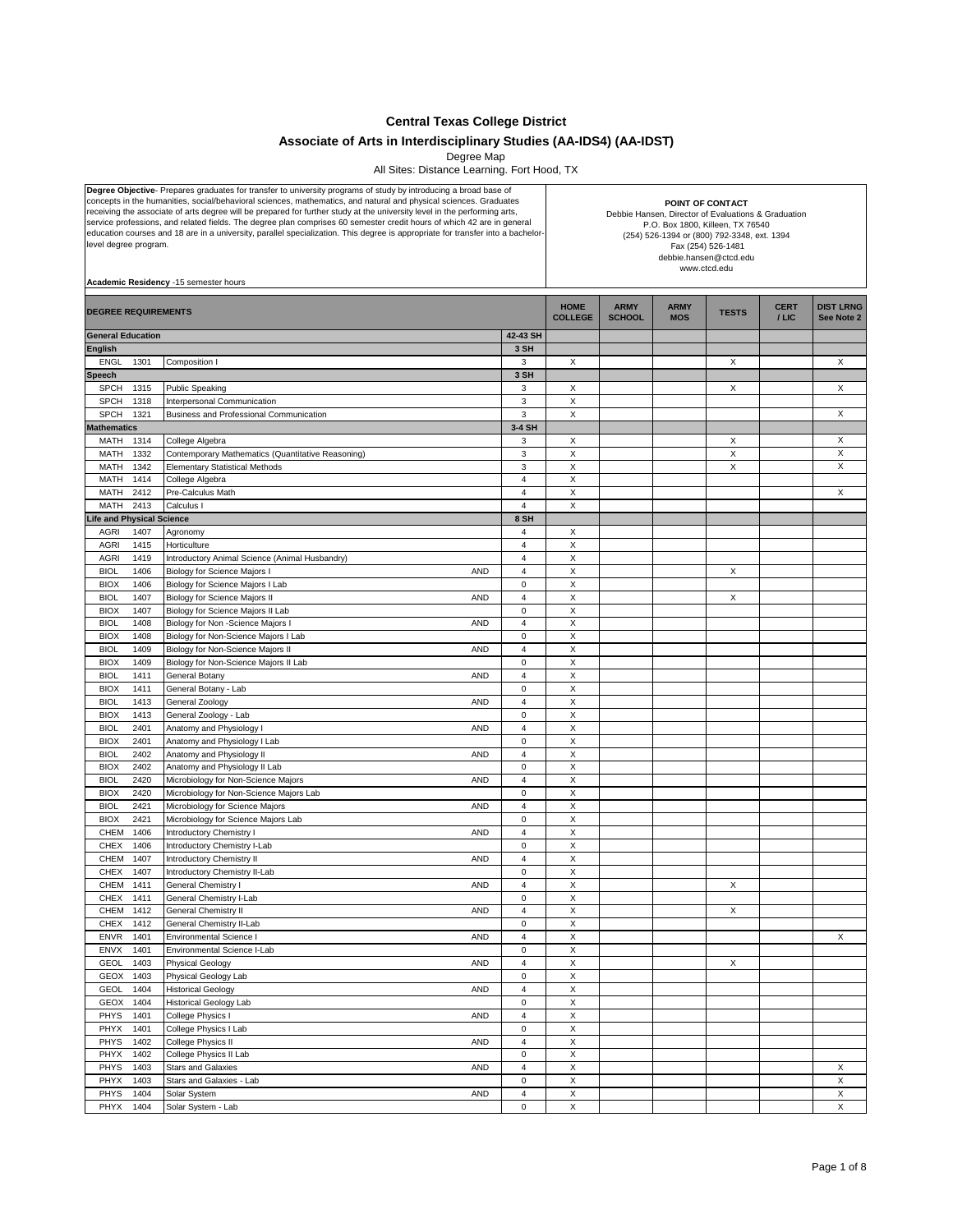|                                            | <b>AND</b>                                      |                           |                  |   |   |                           |
|--------------------------------------------|-------------------------------------------------|---------------------------|------------------|---|---|---------------------------|
| PHYS<br>1415                               | Physical Science I                              | 4                         | X                |   | Χ |                           |
| PHYX<br>1415                               | Physical Science I Lab                          | 0                         | X                |   |   |                           |
| <b>Creative Arts</b>                       |                                                 | 3 SH                      |                  |   |   |                           |
| <b>ARTS</b><br>1303                        | Art History I                                   | 3                         | X                |   | Χ | X                         |
|                                            |                                                 |                           |                  |   |   |                           |
| 1304<br><b>ARTS</b>                        | Art History II                                  | 3                         | X                |   |   | X                         |
| <b>DRAM</b><br>1310                        | Introduction to Theater                         | $\ensuremath{\mathsf{3}}$ | X                |   |   |                           |
| <b>DRAM</b><br>2366                        | Introduction to Cinema                          | $\ensuremath{\mathsf{3}}$ | X                |   |   |                           |
|                                            |                                                 |                           |                  |   |   |                           |
| <b>HUMA</b><br>1315                        | Fine Arts Appreciation                          | 3                         | $\mathsf X$      |   |   |                           |
| Language, Philosophy, and Culture          |                                                 | 3-4 SH                    |                  |   |   |                           |
| 2351<br>ANTH                               | Cultural Anthropology                           | 3                         | X                |   |   | X                         |
|                                            |                                                 |                           |                  |   |   |                           |
| 2361<br><b>DRAM</b>                        | History of Theatre I                            | 3                         | X                |   |   |                           |
| <b>DRAM</b><br>2362                        | History of Theatre II                           | 3                         | X                |   |   |                           |
| <b>ENGL</b><br>2322                        | <b>British Literature I</b>                     | 3                         | X                |   | Χ | X                         |
|                                            |                                                 |                           |                  |   |   |                           |
| <b>ENGL</b><br>2323                        | <b>British Literature II</b>                    | 3                         | X                |   | X | X                         |
| <b>ENGL</b><br>2327                        | American Literature I                           | 3                         | X                |   | X | X                         |
|                                            |                                                 |                           |                  |   |   |                           |
| <b>ENGL</b><br>2328                        | American Literature II                          | 3                         | X                |   | X | X                         |
| 2332<br><b>ENGL</b>                        | World Literature I                              | 3                         | X                |   |   | Χ                         |
| <b>FREN</b><br>1411                        | Beginning French I                              | 4                         | X                |   | X |                           |
|                                            |                                                 |                           |                  |   |   |                           |
| 1412<br><b>FREN</b>                        | Beginning French II                             | 4                         | X                |   | X |                           |
| <b>GERM</b><br>1411                        | Beginning German I                              | 4                         | X                |   | X |                           |
| <b>GERM</b><br>1412                        | Beginning German II                             | 4                         | X                |   | X |                           |
|                                            |                                                 |                           |                  |   |   |                           |
| <b>MUSI</b><br>1306                        | <b>Music Appreciation</b>                       | 3                         | X                |   |   |                           |
| <b>MUSI</b><br>1307                        | Music Literature                                | 3                         | X                |   |   |                           |
| PHIL<br>1301                               | Introduction to Philosophy                      | 3                         | X                |   |   | X                         |
|                                            |                                                 |                           |                  |   |   |                           |
| PHIL<br>1304                               | Introduction to World Religions                 | 3                         | X                |   | X | X                         |
| PHIL<br>2306                               | Introduction to Ethics                          | 3                         | X                |   | Χ | X                         |
| PHIL<br>2307                               |                                                 | 3                         | X                |   |   | X                         |
|                                            | Introduction to Social and Political Philosophy |                           |                  |   |   |                           |
| PHIL<br>2321                               | Philosphy of Religion                           | 3                         | X                |   |   | X                         |
| <b>RUSS</b><br>1411                        | Beginning Russian I                             | 4                         | X                | X |   | X                         |
|                                            |                                                 |                           | X                | X |   | X                         |
| <b>RUSS</b><br>1412                        | Beginning Russian II                            | 4                         |                  |   |   |                           |
| SPAN<br>1411                               | Beginning Spanish I                             | 4                         | X                |   | Χ |                           |
| SPAN<br>1412                               | Beginning Spanish II                            | 4                         | X                |   | Χ |                           |
|                                            |                                                 |                           |                  |   |   |                           |
| <b>Social/Behavioral Science</b>           |                                                 | <b>15 SH</b>              |                  |   |   |                           |
| GOVT<br>2305                               | <b>Federal Government</b>                       | 3                         | X                |   | Χ | X                         |
| GOVT<br>2306                               | <b>Texas Government</b>                         | 3                         | X                |   | X | X                         |
|                                            |                                                 |                           |                  |   |   |                           |
| <b>HIST</b><br>1301                        | United States History I                         | 3                         | X                |   | Χ | X                         |
| <b>HIST</b><br>1302                        | United States History II                        | 3                         | X                |   | X | X                         |
| And one of the following courses:          |                                                 |                           |                  |   |   |                           |
|                                            |                                                 |                           |                  |   |   |                           |
| <b>AGRI</b><br>2317                        | Introduction to Agriculture Economics           | 3                         | X                |   |   | $\times$                  |
|                                            |                                                 |                           |                  |   |   |                           |
|                                            |                                                 |                           |                  |   |   |                           |
| <b>ECON</b><br>2301                        | Principles of Macroeconomics                    | 3                         | X                |   | X | $\boldsymbol{\mathsf{X}}$ |
| <b>ECON</b><br>2302                        | Principles of Microeconomics                    | 3                         | X                |   | X | X                         |
| GEOG<br>1301                               | Physical Geography                              | 3                         | X                |   |   | X                         |
|                                            |                                                 |                           |                  |   |   |                           |
| GEOG<br>1302                               | Cultural Geography                              | 3                         | X                |   | X | X                         |
| GEOG<br>1303                               | World Regional Geography                        | 3                         | X                |   |   | X                         |
| GOVT<br>2304                               | Introduction to Political Science               | 3                         | X                |   |   |                           |
|                                            |                                                 |                           |                  |   |   |                           |
| <b>HIST</b><br>2301                        | <b>Texas History</b>                            | 3                         | X                |   |   | X                         |
| <b>HIST</b><br>2311                        | <b>Western Civilization I</b>                   | 3                         | X                |   | X | X                         |
| <b>HIST</b><br>2312                        | <b>Western Civilization II</b>                  | 3                         | X                |   | Χ | X                         |
|                                            |                                                 |                           |                  |   |   |                           |
| <b>HIST</b><br>2381                        | African-American History                        | 3                         | X                |   |   | X                         |
| <b>PSYC</b><br>2301                        | General Psychology                              | 3                         | X                |   | X | X                         |
| <b>PSYC</b><br>2308                        | Child Psychology                                | 3                         | X                |   | Χ | X                         |
|                                            |                                                 |                           |                  |   |   |                           |
| <b>PSYC</b><br>2314                        | Life Span Growth and Development                | 3                         | X                |   | X | X                         |
| <b>PSYC</b><br>2315                        | Psychology of Adjustment                        | 3                         | X                |   |   | X                         |
|                                            |                                                 |                           | Х                |   |   | X                         |
| PSYC<br>2316                               | Psychology of Personality                       | 3                         |                  |   |   |                           |
| SOCI<br>1301                               | Introduction to Sociology                       | 3                         | X                |   | X | X                         |
| SOCI<br>1306                               | Social Problems                                 | 3                         | $\mathsf X$      |   |   | X                         |
| SOCI<br>2301                               | Marriage and the Family                         | 3                         | X                |   |   | X                         |
|                                            |                                                 |                           |                  |   |   |                           |
| SOCI<br>2319                               | <b>Minority Studies</b>                         | 3                         | X                |   |   | X                         |
| <b>Component Area Option</b>               |                                                 | 4 SH                      |                  |   |   |                           |
|                                            |                                                 |                           |                  |   |   |                           |
| <b>AGRI</b><br>1407                        | Agronomy                                        | 3                         |                  |   |   |                           |
| AGRI<br>1415                               | Horticulture                                    | 4                         | X                |   |   |                           |
| <b>AGRI</b><br>1419                        | Introductory Animal Science (Animal Husbandry)  | 4                         | X                |   |   |                           |
| <b>AGRI</b><br>2317                        | Introduction to Agriculture Economics           | 3                         | X                |   |   |                           |
|                                            |                                                 |                           |                  |   |   |                           |
| ANTH<br>2351                               | Cultural Anthropology                           | 3                         | X                |   |   |                           |
| 1303<br><b>ARTS</b>                        | Art History I                                   | 3                         | X                |   |   | X                         |
|                                            |                                                 |                           |                  |   |   |                           |
| <b>ARTS</b><br>1304                        | Art History II                                  | 3                         | $\mathsf X$      |   |   | X                         |
| <b>BCIS</b><br>1305                        | <b>Business Computer Applications</b>           | 3                         | Χ                |   |   | X                         |
| <b>BIOL</b><br>1406                        | Biology for Science Majors I<br>AND             | 4                         | X                |   | X |                           |
|                                            |                                                 |                           |                  |   |   |                           |
| <b>BIOX</b><br>1406                        | Biology for Science Majors I Lab                | 0                         | $\mathsf X$      |   |   |                           |
| <b>BIOL</b><br>1407                        | AND<br>Biology for Science Majors II            | 4                         | $\mathsf X$      |   | X |                           |
| <b>BIOX</b><br>1407                        | Biology for Science Majors II Lab               | 0                         | $\sf X$          |   |   |                           |
|                                            |                                                 |                           |                  |   |   |                           |
| <b>BIOL</b><br>1408                        | Biology for Non-Science Majors I<br>AND         | 4                         | Χ                |   |   |                           |
| <b>BIOX</b><br>1408                        | Biology for Non-Science Majors I Lab            | 0                         | X                |   |   |                           |
| <b>BIOL</b><br>1409                        | Biology for Non-Science Majors II<br>AND        | 4                         | $\mathsf X$      |   |   |                           |
|                                            |                                                 |                           |                  |   |   |                           |
| <b>BIOX</b><br>1409                        | Biology for Non-Science Majors II Lab           | 0                         | $\mathsf X$      |   |   |                           |
| <b>BIOL</b><br>1411<br><b>BIOX</b><br>1411 | General Botany<br>AND<br>General Botany - Lab   | 4<br>0                    | $\mathsf X$<br>X |   |   |                           |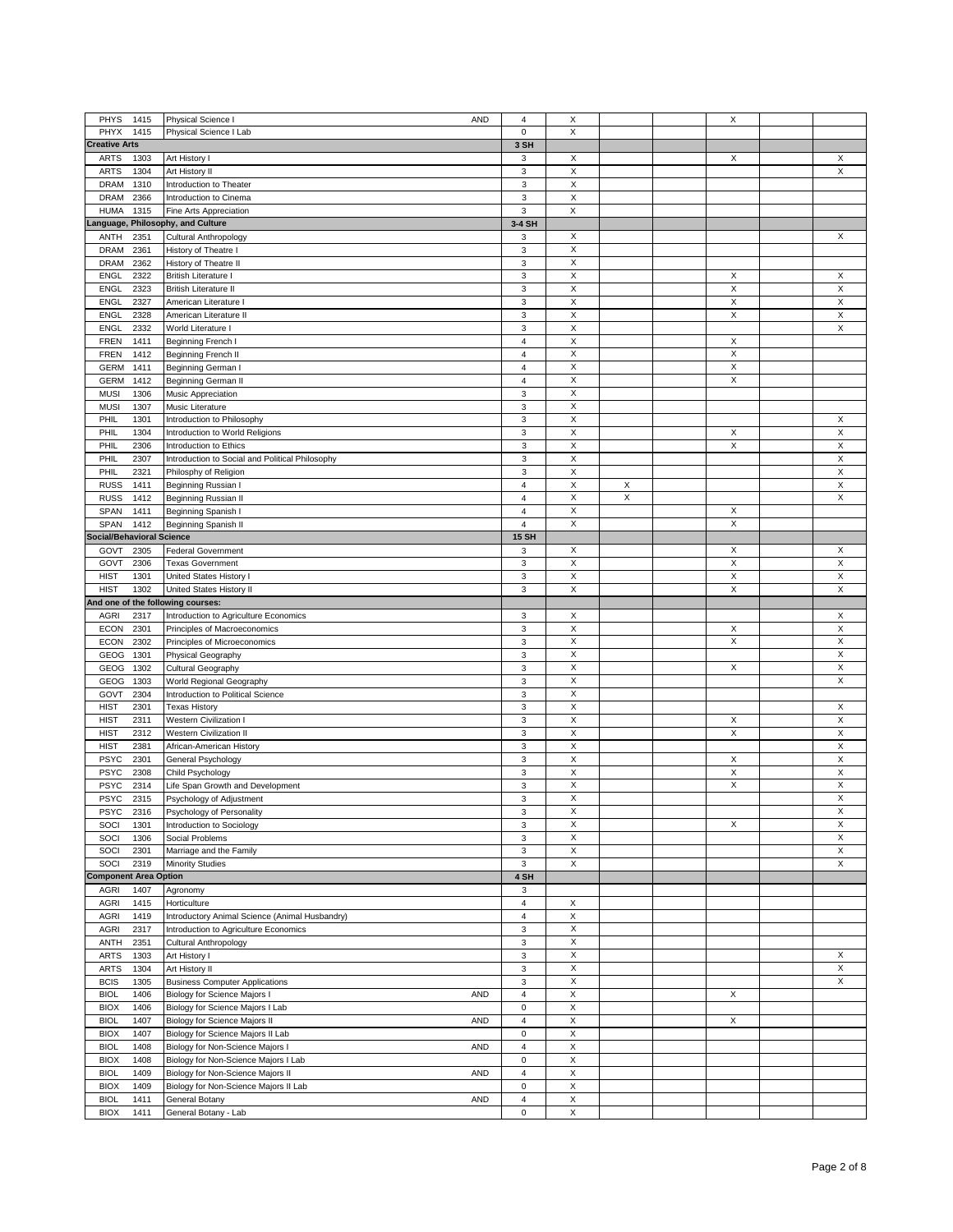| <b>BIOL</b><br>1413 | General Zoology<br>AND                            | 4                         | X              |   |   |   |             |   |
|---------------------|---------------------------------------------------|---------------------------|----------------|---|---|---|-------------|---|
| <b>BIOX</b><br>1413 | General Zoology - Lab                             | 0                         | X              |   |   |   |             |   |
|                     |                                                   |                           |                |   |   |   |             |   |
| 2401<br><b>BIOL</b> | Anatomy and Physiology I<br>AND                   | 4                         | X              |   |   |   |             |   |
| <b>BIOX</b><br>2401 | Anatomy and Physiology I Lab                      | $\mathbf 0$               | X              |   |   |   |             |   |
| <b>BIOL</b><br>2402 | Anatomy and Physiology II<br>AND                  | $\overline{\mathbf{4}}$   | $\mathsf X$    |   |   |   |             |   |
| <b>BIOX</b><br>2402 | Anatomy and Physiology II Lab                     | $\mathbf 0$               | X              |   |   |   |             |   |
| <b>BIOL</b><br>2420 | Microbiology for Non-Science Majors<br>AND        | $\overline{4}$            | X              |   |   |   |             |   |
| <b>BIOX</b><br>2420 | Microbiology for Non-Science Majors Lab           | $\mathbf 0$               | X              |   |   |   |             |   |
| <b>BIOL</b><br>2421 | AND<br>Microbiology for Science Majors            | $\sqrt{4}$                | X              |   |   |   |             |   |
|                     |                                                   |                           |                |   |   |   |             |   |
| <b>BIOX</b><br>2421 | Microbiology for Science Majors Lab               | $\pmb{0}$                 | $\mathsf X$    |   |   |   |             |   |
| <b>BUSI</b><br>1301 | <b>Business Principles</b>                        | 3                         | X              |   |   |   |             |   |
| CHEM<br>1406        | Introductory Chemistry I<br>AND                   | $\overline{4}$            | X              |   |   |   |             |   |
| <b>CHEX</b><br>1406 | Introductory Chemistry I-Lab                      | $\pmb{0}$                 | X              |   |   |   |             |   |
| CHEM<br>1407        | AND<br>Introductory Chemistry II                  | $\sqrt{4}$                | X              |   |   |   |             |   |
| <b>CHEX</b><br>1407 | Introductory Chemistry II-Lab                     | $\pmb{0}$                 | $\mathsf X$    |   |   |   |             |   |
| CHEM<br>1411        | General Chemistry I<br>AND                        | 4                         | X              |   |   | X |             |   |
| <b>CHEX</b><br>1411 | General Chemistry I-Lab                           | $\mathbf 0$               | X              |   |   |   |             |   |
|                     |                                                   |                           |                |   |   |   |             |   |
| CHEM<br>1412        | General Chemistry II<br><b>AND</b>                | 4                         | X              |   |   | Χ |             |   |
| <b>CHEX</b><br>1412 | General Chemistry II-Lab                          | $\mathbf 0$               | X              |   |   |   |             |   |
| 1301<br>COSC        | Introduction to Computing                         | $\mathsf 3$               | $\mathsf X$    | X | X | X |             | X |
| <b>DRAM</b><br>1310 | Introduction to Theater                           | 3                         | X              |   |   |   |             |   |
| <b>DRAM</b><br>2361 | History of Theatre I                              | 3                         | X              |   |   |   |             |   |
| <b>DRAM</b><br>2362 | History of Theatre II                             | 3                         | X              |   |   |   |             |   |
| <b>DRAM</b><br>2366 | Introduction to Cinema                            | 3                         | X              |   |   |   |             |   |
| <b>ECON</b><br>2301 | Principles of Macroeconomics                      | 3                         | $\mathsf X$    |   |   |   |             |   |
|                     |                                                   |                           |                |   |   |   |             |   |
| <b>ECON</b><br>2302 | Principles of Microeconomics                      | 3                         | X              |   |   |   |             |   |
| ENGL<br>1302        | Composition II                                    | 3                         | X              |   |   |   |             |   |
| <b>ENGL</b><br>2322 | British Literature I                              | 3                         | X              |   |   |   |             |   |
| <b>ENGL</b><br>2323 | <b>British Literature II</b>                      | 3                         | X              |   |   | X |             | X |
| 2327<br><b>ENGL</b> | American Literature I                             | $\mathsf 3$               | $\mathsf X$    |   |   |   |             |   |
| <b>ENGL</b><br>2328 | American Literature II                            | 3                         | X              |   |   |   |             |   |
| <b>ENGL</b><br>2332 | World Literature I                                | 3                         | X              |   |   |   |             |   |
|                     |                                                   |                           |                |   |   |   |             |   |
| <b>ENVR</b><br>1401 | <b>Environmental Science I</b><br>AND             | $\sqrt{4}$                | $\mathsf X$    |   |   |   |             |   |
| ENVX<br>1401        | Environmental Science I-Lab                       | $\pmb{0}$                 | $\mathsf X$    |   |   |   | X           |   |
| <b>FREN</b><br>1411 | Beginning French I                                | $\overline{4}$            | $\mathsf X$    | X |   | X | $\mathsf X$ | X |
| <b>FREN</b><br>1412 | Beginning French II                               | 4                         | X              | X |   | X | X           | X |
| GEOG<br>1301        | Physical Geography                                | 3                         | X              |   |   |   |             | X |
| GEOG<br>1302        | Cultural Geography                                | 3                         | $\mathsf X$    |   |   | Χ |             | X |
| GEOG<br>1303        | World Regional Geography                          | 3                         | X              |   |   |   |             | X |
| <b>GEOL</b><br>1403 | <b>AND</b>                                        | $\sqrt{4}$                | X              |   |   | X |             |   |
|                     | <b>Physical Geology</b>                           |                           |                |   |   |   |             |   |
| <b>GEOX</b><br>1403 | Physical Geology Lab                              | $\mathbf 0$               | X              |   |   |   |             |   |
| <b>GEOL</b><br>1404 | <b>Historical Geology</b><br>AND                  | $\sqrt{4}$                | X              |   |   |   |             |   |
| <b>GEOX</b><br>1404 | <b>Historical Geology Lab</b>                     | $\mathsf{O}\xspace$       | $\mathsf X$    |   |   |   |             |   |
| <b>GERM</b><br>1411 | Beginning German I                                | $\sqrt{4}$                | X              | X |   | X | X           | X |
| <b>GERM</b><br>1412 | Beginning German II                               | $\sqrt{4}$                | $\overline{X}$ | X |   | X | X           | X |
| 2304<br>GOVT        | Introduction to Political Science                 | 3                         | X              |   |   |   |             |   |
| <b>HIST</b><br>2301 | <b>Texas History</b>                              | 3                         | X              |   |   |   |             | X |
|                     | <b>Western Civilization I</b>                     |                           | X              |   |   | X |             | X |
| 2311<br><b>HIST</b> |                                                   | 3                         |                |   |   |   |             |   |
| <b>HIST</b><br>2312 | <b>Western Civilization II</b>                    | 3                         | X              |   |   | X |             | X |
| <b>HIST</b><br>2381 | African-American History                          | 3                         | X              |   |   |   |             | X |
| <b>HUMA</b><br>1315 | Fine Arts Appreciation                            | 3                         | X              |   |   | X |             | X |
| MATH<br>1314        | College Algebra                                   | 3                         | X              |   |   | X |             | X |
| <b>MATH</b><br>1332 | Contemporary Mathematics (Quantitative Reasoning) | 3                         | X              |   |   | X |             | X |
| MATH<br>1342        | <b>Elementary Statistical Methods</b>             | 3                         | X              |   |   | X |             | X |
| MATH<br>1414        | College Algebra                                   | $\overline{4}$            | X              |   |   |   |             |   |
| MATH<br>2412        | Pre-Calculus Math                                 | 4                         | X              |   |   |   |             | X |
|                     | Calculus I                                        | $\overline{4}$            |                |   |   |   |             |   |
| 2413<br>MATH        |                                                   |                           | X              |   |   |   |             |   |
| <b>MUSI</b><br>1306 | Music Appreciation                                | $\ensuremath{\mathsf{3}}$ | $\mathsf X$    |   |   |   |             | X |
| <b>MUSI</b><br>1307 | Music Literature                                  | 3                         | X              |   |   |   |             | X |
| PHIL<br>1301        | Introduction to Philosophy                        | 3                         | X              |   |   |   |             | X |
| PHIL<br>1304        | Introduction to World Religions                   | $\ensuremath{\mathsf{3}}$ | X              |   |   | X |             | X |
| PHIL<br>2306        | Introduction to Ethics                            | 3                         | X              |   |   |   |             | X |
| PHIL<br>2307        | Introduction to Social and Political Philosophy   | 3                         | $\mathsf X$    |   |   |   |             | X |
| PHIL<br>2321        | Philosphy of Religion                             | 3                         | X              |   |   |   |             | X |
|                     |                                                   | $\overline{4}$            |                |   |   |   |             |   |
| PHYS<br>1401        | College Physics I<br>AND                          |                           | X              |   |   |   |             |   |
| PHYX<br>1401        | College Physics I Lab                             | $\pmb{0}$                 | X              |   |   |   |             |   |
| PHYS<br>1402        | College Physics II<br>AND                         | $\overline{4}$            | X              |   |   |   |             |   |
| PHYX<br>1402        | College Physics II Lab                            | $\mathsf 0$               | $\mathsf X$    |   |   |   |             |   |
| PHYS<br>1403        | <b>Stars and Galaxies</b><br>AND                  | $\sqrt{4}$                | $\mathsf X$    |   |   |   |             | X |
| PHYX<br>1403        | Stars and Galaxies - Lab                          | $\pmb{0}$                 | X              |   |   |   |             | X |
| PHYS<br>1404        | Solar System<br>AND                               | $\overline{4}$            | X              |   |   |   |             | X |
| PHYX<br>1404        | Solar System - Lab                                | $\pmb{0}$                 | X              |   |   |   |             | X |
|                     |                                                   |                           | $\mathsf X$    |   |   |   |             |   |
| PHYS<br>1415        | Physical Science I<br>AND                         | $\overline{4}$            |                |   |   | X |             |   |
| PHYX<br>1415        | Physical Science I Lab                            | $\mathbf 0$               | $\mathsf X$    |   |   |   |             |   |
| <b>PSYC</b><br>2301 | General Psychology                                | 3                         | X              |   |   | X |             | X |
| <b>PSYC</b><br>2308 | Child Psychology                                  | 3                         | X              |   |   | X |             | X |
| <b>PSYC</b><br>2314 | Life Span Growth and Development                  | 3                         | X              |   |   | X |             | X |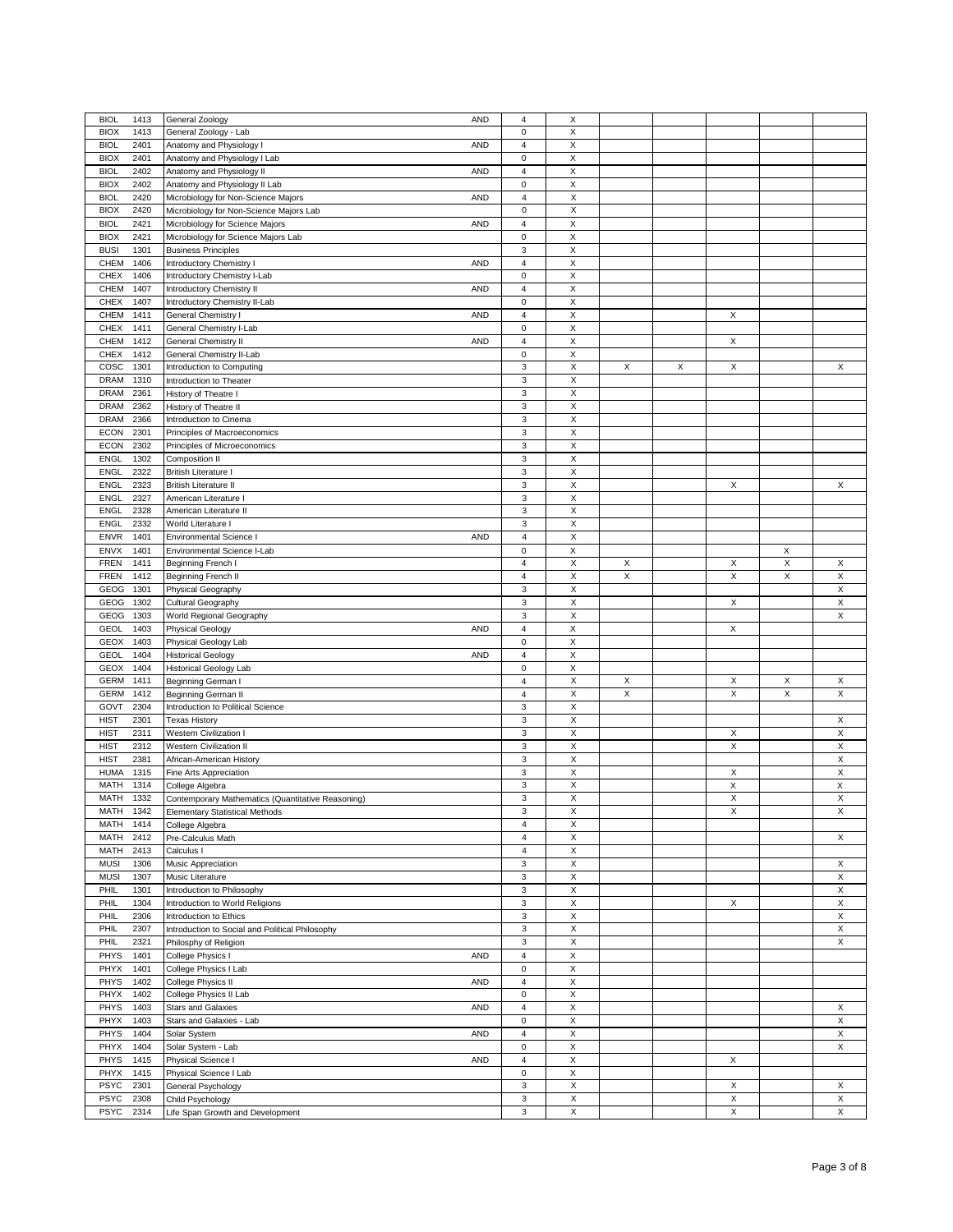| <b>PSYC</b>          | 2315        | Psychology of Adjustment                 | 3                         | X                         |             |   |   |   | X |
|----------------------|-------------|------------------------------------------|---------------------------|---------------------------|-------------|---|---|---|---|
| <b>PSYC</b>          | 2316        | Psychology of Personality                | 3                         | X                         |             |   |   |   | X |
| <b>RUSS</b>          | 1411        | Beginning Russian I                      | 4                         | X                         | X           |   | X |   | X |
| <b>RUSS</b>          | 1412        | Beginning Russian II                     | $\sqrt{4}$                | $\mathsf X$               | X           |   | X |   | X |
|                      |             |                                          |                           |                           |             |   |   |   |   |
| SOCI                 | 1301        | Introduction to Sociology                | 3                         | X                         |             |   | X |   | X |
| SOCI                 | 1306        | Social Problems                          | 3                         | X                         |             |   |   |   | X |
| SOCI                 | 2301        | Marriage and the Family                  | 3                         | X                         |             |   |   |   | X |
|                      |             |                                          |                           |                           |             |   |   |   |   |
| SOCI                 | 2319        | <b>Minority Studies</b>                  | 3                         | X                         |             |   |   |   | X |
| SPAN                 | 1411        | Beginning Spanish I                      | $\overline{4}$            | $\mathsf X$               | X           |   | X | X | X |
| SPAN                 | 1412        | Beginning Spanish II                     | $\overline{4}$            | $\boldsymbol{\mathsf{X}}$ | $\mathsf X$ |   | X | X | X |
|                      |             |                                          |                           |                           |             |   |   |   |   |
| <b>SPCH</b>          | 1315        | <b>Public Speaking</b>                   | $\ensuremath{\mathsf{3}}$ | X                         |             |   | X |   | X |
| <b>SPCH</b>          | 1318        | Interpersonal Communication              | 3                         | X                         |             |   |   |   |   |
| <b>SPCH</b>          | 1321        | Business and Professional Communication  | $\ensuremath{\mathsf{3}}$ | X                         |             |   |   |   | X |
|                      | <b>ELEC</b> |                                          |                           | $\mathsf X$               |             | X |   |   |   |
| KINE                 |             | <b>Physical Activity</b>                 |                           |                           | X           |   |   |   |   |
| Major Requirements** |             |                                          | <b>18 SH</b>              |                           |             |   |   |   |   |
| <b>ACCT</b>          | 2301        | Principles of Financial Accounting       | 3                         | X                         |             |   | X |   | X |
|                      |             |                                          |                           |                           |             |   |   |   |   |
| ACCT                 | 2302        | Principles of Managerial Accounting      | 3                         | X                         |             |   | X |   | X |
| <b>AGRI</b>          | 1131        | The Agriculture Industry                 | 1                         | X                         | X           | X |   |   | X |
| <b>AGRI</b>          | 1309        | Computers in Agriculture                 | 3                         | $\mathsf X$               |             |   |   |   |   |
| <b>AGRI</b>          | 1407        |                                          | $\overline{\mathbf{4}}$   | $\mathsf X$               |             |   |   |   |   |
|                      |             | Agronomy                                 |                           |                           |             |   |   |   |   |
| <b>AGRI</b>          | 1415        | Horticulture                             | $\overline{\mathbf{4}}$   | X                         |             |   |   |   |   |
| <b>AGRI</b>          | 1419        | Introductory Animal Science              | 4                         | X                         | X           | X |   |   |   |
| <b>AGRI</b>          | 2301        | Agriculture Power Units                  | $\ensuremath{\mathsf{3}}$ | X                         |             |   |   |   |   |
|                      |             |                                          |                           |                           |             |   |   |   |   |
| <b>AGRI</b>          | 2317        | Introduction To Agriculture Economics    | 3                         | $\boldsymbol{\mathsf{X}}$ |             |   |   |   | X |
| <b>AGRI</b>          | 2330        | Wildlife Conservation and Management     | 3                         | $\mathsf X$               |             |   |   |   |   |
| <b>ANTH</b>          | 2301        | Physical Anthropology                    | 3                         | X                         |             |   |   |   | X |
|                      |             |                                          |                           |                           |             |   |   |   |   |
| ANTH                 | 2302        | Introduction to Archeology               | 3                         | X                         |             |   |   |   | X |
| ANTH                 | 2346        | General Anthropology                     | $\ensuremath{\mathsf{3}}$ | X                         |             |   | X |   | X |
| <b>ANTH</b>          | 2351        | Cultural Anthropology                    | 3                         | $\mathsf X$               |             |   |   |   | X |
|                      |             |                                          |                           |                           |             |   |   |   |   |
| ARAB                 | 1411        | Beginning Arabic I                       | $\overline{\mathbf{4}}$   | $\mathsf X$               |             |   |   |   |   |
| ARAB                 | 1412        | <b>Beginning Arabic II</b>               | $\overline{\mathbf{4}}$   | X                         |             |   |   |   |   |
| ARAB                 | 2311        | Intermediate Arabic I                    | 3                         | X                         |             |   |   |   |   |
|                      |             |                                          |                           |                           |             |   |   |   |   |
| ARAB                 | 2312        | Intermediate Arabic II                   | $\ensuremath{\mathsf{3}}$ | X                         |             |   |   |   |   |
| <b>ARTS</b>          | 1303        | Art History I                            | $\mathsf 3$               | $\mathsf X$               |             |   |   |   |   |
| <b>ARTS</b>          | 1304        | Art History II                           | 3                         | X                         |             |   |   |   | X |
|                      |             |                                          |                           |                           |             |   |   |   |   |
| <b>ARTS</b>          | 1311        | Design I                                 | $\ensuremath{\mathsf{3}}$ | X                         |             |   |   |   |   |
| <b>ARTS</b>          | 1312        | Design II                                | 3                         | X                         |             |   |   |   |   |
| <b>ARTS</b>          | 1316        | Drawing I                                | $\ensuremath{\mathsf{3}}$ | X                         |             |   |   |   |   |
| <b>ARTS</b>          |             |                                          | 3                         | X                         |             |   |   |   |   |
|                      | 1317        | Drawing II                               |                           |                           |             |   |   |   |   |
| <b>ARTS</b>          | 2311        | Design III                               | $\ensuremath{\mathsf{3}}$ | X                         |             |   |   |   |   |
| <b>ARTS</b>          | 2313        | Design Communications I                  | $\ensuremath{\mathsf{3}}$ | X                         |             |   |   |   |   |
| <b>ARTS</b>          | 2314        |                                          | 3                         | X                         |             |   |   |   |   |
|                      |             | Design Communications II                 |                           |                           |             |   |   |   |   |
| <b>ARTS</b>          | 2316        | Painting I                               | $\ensuremath{\mathsf{3}}$ | X                         |             |   |   |   |   |
| <b>ARTS</b>          | 2317        | Painting II                              | 3                         | Χ                         |             |   |   |   |   |
| <b>ARTS</b>          | 2323        | Life Drawing I                           | $\ensuremath{\mathsf{3}}$ | X                         |             |   |   |   |   |
|                      |             |                                          |                           |                           |             |   |   |   |   |
| <b>ARTS</b>          | 2341        | Art Metals I                             | $\ensuremath{\mathsf{3}}$ | X                         |             |   |   |   |   |
| <b>ARTS</b>          | 2342        | Art Metals II                            | $\ensuremath{\mathsf{3}}$ | X                         |             |   |   |   |   |
| <b>ARTS</b>          | 2346        | Ceramics I                               | $\ensuremath{\mathsf{3}}$ | X                         |             |   |   |   |   |
|                      |             |                                          |                           |                           |             |   |   |   |   |
| <b>ARTS</b>          | 2347        | Ceramics II                              | 3                         | Χ                         |             |   |   |   |   |
| <b>ARTS</b>          | 2356        | Photography I                            | $\ensuremath{\mathsf{3}}$ | X                         | X           |   |   |   |   |
| <b>ARTS</b>          | 2357        | Photography II                           | $\ensuremath{\mathsf{3}}$ | X                         |             |   |   |   |   |
|                      |             |                                          |                           |                           |             |   |   |   |   |
| <b>ARTS</b>          | 2366        | Watercolor I                             | 3                         | X                         |             |   |   |   |   |
| <b>BCIS</b>          | 1305        | <b>Business Computer Applications</b>    | 3                         | X                         |             |   |   |   | X |
| <b>BIOL</b>          | 1322        | Nutrition and Diet Therapy I             | 3                         |                           |             |   |   |   |   |
| <b>BIOL</b>          | 1406        | Biology for Science Majors I<br>AND      | 4                         | X                         |             |   | X |   |   |
|                      |             |                                          |                           |                           |             |   |   |   |   |
| <b>BIOX</b>          | 1406        | Biology for Science Majors I Lab         | $\mathbf 0$               | X                         |             |   |   |   |   |
| <b>BIOL</b>          | 1407        | Biology for Science Majors II<br>AND     | $\overline{\mathbf{4}}$   | $\boldsymbol{\mathsf{X}}$ |             |   | X |   |   |
| <b>BIOX</b>          | 1407        | Biology for Science Majors II Lab        | $\mathbf 0$               | X                         |             |   |   |   |   |
|                      |             |                                          |                           |                           |             |   |   |   |   |
| <b>BIOL</b>          | 1408        | Biology for Non-Science Majors I<br>AND  | $\overline{\mathbf{4}}$   | $\mathsf X$               |             |   |   |   |   |
| <b>BIOX</b>          | 1408        | Biology for Non-Science Majors I Lab     | $\mathbf 0$               | X                         |             |   |   |   |   |
| <b>BIOL</b>          | 1409        | Biology for Non-Science Majors II<br>AND | $\overline{\mathbf{4}}$   | X                         |             |   |   |   |   |
|                      |             |                                          |                           |                           |             |   |   |   |   |
| <b>BIOL</b>          | 1409        | Biology for Non-Science Majros II Lab    | $\mathsf 0$               | $\boldsymbol{\mathsf{X}}$ |             |   |   |   |   |
| <b>BIOL</b>          | 1411        | AND<br>General Botany                    | $\overline{\mathbf{4}}$   | X                         |             |   |   |   |   |
| <b>BIOX</b>          | 1411        | General Botany - Lab                     | $\mathsf{O}\xspace$       | $\mathsf X$               |             |   |   |   |   |
|                      | 1413        |                                          |                           |                           |             |   |   |   |   |
| <b>BIOL</b>          |             | General Zoology<br>AND                   | $\overline{\mathbf{4}}$   | X                         |             |   |   |   |   |
| <b>BIOX</b>          | 1413        | General Zoology - Lab                    | $\mathbf 0$               | $\mathsf X$               |             |   |   |   |   |
| <b>BIOL</b>          | 2401        | Anatomy and Physiology I<br>AND          | $\overline{\mathbf{4}}$   | $\boldsymbol{\mathsf{X}}$ |             |   |   |   |   |
|                      |             |                                          | $\mathsf 0$               |                           |             |   |   |   |   |
| <b>BIOX</b>          | 2401        | Anatomy and Physiology I Lab             |                           | X                         |             |   |   |   |   |
| <b>BIOL</b>          | 2402        | Anatomy and Physiology II<br>AND         | $\overline{\mathbf{4}}$   | $\mathsf X$               |             |   |   |   |   |
| <b>BIOX</b>          | 2402        | Anatomy and Physiology II Lab            | $\mathbf 0$               | X                         |             |   |   |   |   |
| <b>BIOL</b>          | 2421        | Microbiology for Science Majors<br>AND   | $\overline{\mathbf{4}}$   | X                         |             |   |   |   |   |
|                      |             |                                          |                           |                           |             |   |   |   |   |
| <b>BIOX</b>          | 2421        | Microbiology for Science Majors Lab      | $\mathsf 0$               | $\boldsymbol{\mathsf{X}}$ |             |   |   |   |   |
| <b>BUSI</b>          | 1301        | <b>Business Principles</b>               | $\mathsf 3$               | X                         |             |   | X |   | X |
| <b>BUSI</b>          | 1307        | Personal Finance                         | $\mathsf 3$               | $\mathsf X$               |             |   | X |   |   |
|                      |             |                                          |                           |                           |             |   |   |   |   |
| <b>BUSI</b>          | 2301        | <b>Business Law</b>                      | $\ensuremath{\mathsf{3}}$ | X                         |             |   |   |   | X |
| CHEM                 | 1406        | Introductory Chemistry I<br>AND          | $\overline{\mathbf{4}}$   | $\mathsf X$               |             |   |   |   |   |
| CHEX                 | 1406        | Introductory Chemistry I-Lab             | $\mathsf 0$               | $\mathsf X$               |             |   |   |   |   |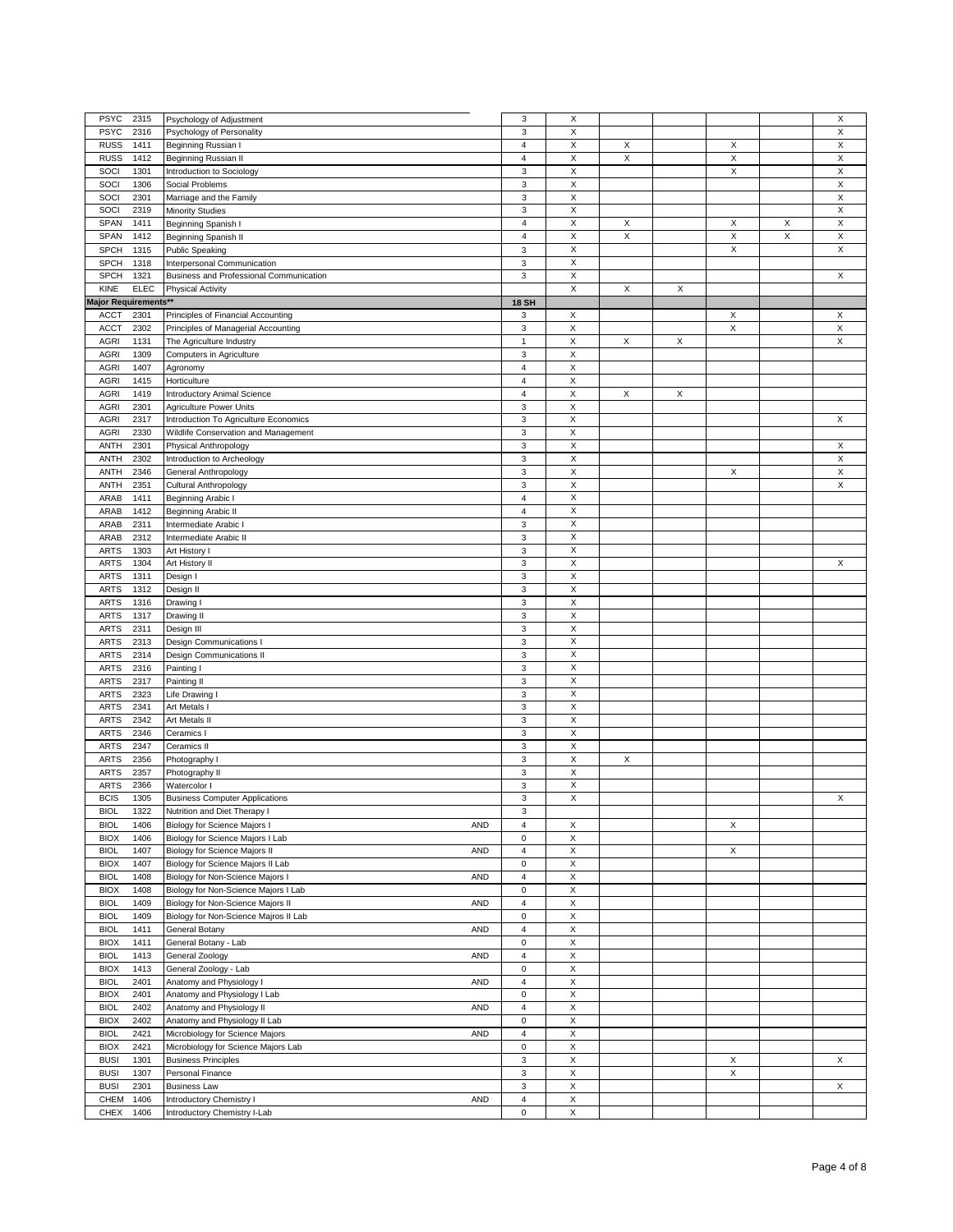| CHEM<br>1407                 | <b>AND</b><br>Introductory Chemistry II          | $\overline{4}$ | X                              |   |   |   |   |        |
|------------------------------|--------------------------------------------------|----------------|--------------------------------|---|---|---|---|--------|
|                              |                                                  |                |                                |   |   |   |   |        |
| <b>CHEX</b><br>1407          | Introductory Chemistry II-Lab                    | $\pmb{0}$      | X                              |   |   |   |   |        |
| 1411<br>CHEM                 | General Chemistry I<br><b>AND</b>                | $\overline{4}$ | X                              |   |   | X |   |        |
| 1411<br><b>CHEX</b>          | General Chemistry I-Lab                          | $\pmb{0}$      | X                              |   |   |   |   |        |
| CHEM<br>1412                 | General Chemistry II<br><b>AND</b>               | $\sqrt{4}$     | X                              |   |   | X |   |        |
|                              |                                                  |                |                                |   |   |   |   |        |
| <b>CHEX</b><br>1412          | General Chemistry II-Lab                         | $\pmb{0}$      | X                              |   |   |   |   |        |
| CHEM<br>2423                 | Organic Chemistry I<br><b>AND</b>                | $\sqrt{4}$     | X                              |   |   |   |   |        |
| <b>CHEX</b><br>2423          | Organic Chemistry I-Lab                          | $\mathbf 0$    | X                              |   |   |   |   |        |
| <b>CHEM</b><br>2425          | Organic Chemistry II<br>AND                      | $\sqrt{4}$     | X                              |   |   |   |   |        |
| <b>CHEX</b><br>2425          | Organic Chemistry II-Lab                         | $\pmb{0}$      | X                              |   |   |   |   |        |
|                              |                                                  |                |                                |   |   |   |   |        |
| <b>CHIN</b><br>1411          | Beginning Chinese I                              | $\overline{4}$ | X                              |   |   |   |   |        |
| CHIN<br>1412                 | Beginning Chinese II                             | $\sqrt{4}$     | X                              |   |   |   |   |        |
| 2311<br><b>CHIN</b>          | Intermediate Chinese I                           | 3              | X                              |   |   |   |   |        |
| CHIN<br>2312                 | Intermediate Chinese II                          | 3              | X                              |   |   |   |   |        |
| <b>COMM</b><br>1307          | Introduction to Mass Communications              | 3              | X                              | X |   |   |   | X      |
|                              |                                                  |                |                                |   |   |   |   |        |
| <b>COMM</b><br>1335          | Survey of Radio/Television                       | 3              | X                              |   |   |   |   | X      |
| COMM<br>1336                 | Television Production I (Studio)                 | 3              | X                              |   |   |   |   |        |
| 1337<br><b>COMM</b>          | Television Production II (Field)                 | 3              | X                              |   |   |   |   |        |
| COMM<br>2303                 | Audio/Radio Production                           | 3              | X                              |   |   |   |   |        |
| COMM<br>2305                 | Editing and Layout                               | 3              | X                              |   |   |   |   |        |
|                              |                                                  |                |                                |   |   |   |   |        |
| COMM<br>2311                 | Media Writing                                    | 3              | X                              |   |   |   |   |        |
| COMM<br>2315                 | News Reporting                                   | 3              | $\mathsf X$                    |   |   |   |   |        |
| <b>COMM</b><br>2324          | Practicum in Electronic Media (Audio)            | 3              | X                              |   |   |   |   |        |
| COMM<br>2326                 | Practicum in Electronic Media (Special Projects) | 3              | X                              |   |   |   |   |        |
| COMM<br>2327                 | Introduction to Advertising                      | 3              | X                              |   |   |   |   | X      |
|                              |                                                  |                |                                |   |   |   |   |        |
| COMM<br>2331                 | Radio/Television Announcing                      | 3              | X                              |   |   |   |   | X      |
| COMM<br>2332                 | Radio/Television News                            | 3              | X                              |   |   |   |   |        |
| <b>COMM</b><br>2339          | Writing for Radio, Television, and Film          | 3              | X                              |   |   |   |   | X      |
| COMM<br>2389                 | Academic Cooperative in Humanities/Fine Arts     | 3              | X                              |   |   |   |   |        |
| cosc<br>1301                 | Introduction to Computing                        | 3              | X                              | X | X | X | X | X      |
| CRIJ<br>1301                 | Introduction to Criminal Justice                 | 3              | X                              |   |   |   |   | X      |
|                              |                                                  |                |                                |   |   |   |   |        |
| CRIJ<br>1306                 | <b>Court Systems and Practices</b>               | 3              | X                              |   |   |   |   | X      |
| <b>CRIJ</b><br>1307          | Crime in America                                 | 3              | X                              |   |   |   |   | X      |
| CRIJ<br>1310                 | Fundamentals of Criminal Law                     | 3              | $\mathsf X$                    |   |   |   |   | X      |
| CRIJ<br>1313                 | Juvenile Justice Systems                         | 3              | X                              |   |   |   |   | X      |
| CRIJ<br>2301                 |                                                  | 3              | X                              |   |   |   |   | X      |
|                              | Community Resources in Corrections               |                |                                |   |   |   |   |        |
| CRIJ<br>2313                 | Correctional Systems and Practices               |                | X                              |   |   |   |   | X      |
| <b>CRIJ</b><br>2314          | Criminal Investigation                           | 3              | X                              |   |   |   |   | X      |
| CRIJ<br>2323                 | Legal Aspects of Law Enforcement                 | 3              | $\mathsf X$                    |   |   |   |   | X      |
| CRIJ<br>2328                 | Police Systems and Practices                     | 3              | X                              |   |   |   |   | X      |
| <b>DRAM</b><br>1310          | Introduction to Theater                          | 3              | X                              |   |   |   |   |        |
| <b>DRAM</b><br>1320          |                                                  | 3              | X                              |   |   |   |   |        |
|                              | Theater Practicum I                              |                |                                |   |   |   |   |        |
| <b>DRAM</b><br>1321          | Theater Practicum II                             | 3              | X                              |   |   |   |   |        |
| <b>DRAM</b><br>1330          | Stagecraft I                                     | 3              | X                              |   |   |   |   |        |
| <b>DRAM</b><br>1342          | Introduction to Costume                          | 3              | X                              |   |   |   |   |        |
| <b>DRAM</b><br>1351          | Acting I                                         | 3              | X                              |   |   |   |   |        |
| <b>DRAM</b><br>1352          | Acting II                                        | 3              | X                              |   |   |   |   |        |
|                              |                                                  |                |                                |   |   |   |   |        |
| <b>DRAM</b><br>2336          | Voice for the Theater                            |                |                                |   |   |   |   |        |
| <b>DRAM</b><br>2361          |                                                  | 3              | X                              |   |   |   |   |        |
|                              | History of Theatre I                             | 3              | X                              |   |   |   |   |        |
| <b>DRAM</b><br>2362          | History of Theatre II                            | 3              | X                              |   |   |   |   |        |
|                              |                                                  |                | X                              |   |   |   |   |        |
| <b>DRAM</b><br>2366          | Introduction to Cinema                           | 3              |                                |   |   |   |   |        |
| <b>ECON</b><br>2301          | Principles of Macroeconomics                     | 3              | X                              |   |   | X |   | X      |
| <b>ECON</b><br>2302          | Principles of Microeconomics                     | 3              | X                              |   |   | X |   | X      |
| <b>EDUC</b><br>1301          | Introduction to the Teaching Profession          | 3              | Х                              |   |   |   |   | х      |
| <b>EDUC</b><br>2301          | Introduction to Special Populations              | $\sqrt{3}$     | X                              |   |   |   |   | X      |
|                              |                                                  |                |                                |   |   |   |   |        |
| <b>ENGL</b><br>1302          | Composition II                                   | 3              | X                              |   |   |   |   |        |
| <b>ENGL</b><br>2307          | Creative Writing I                               | 3              | Χ                              |   |   |   |   |        |
| ENGL<br>2308                 | Creative Writing II                              | 3              | X                              |   |   |   |   |        |
| <b>ENGL</b><br>2311          | <b>Technical and Business Writing</b>            | 3              | X                              |   |   |   |   |        |
| ENGL<br>2322                 | <b>British Literature I</b>                      | 3              | $\mathsf X$                    |   |   | X |   | X      |
| <b>ENGL</b><br>2323          | <b>British Literature II</b>                     | 3              | X                              |   |   | X |   | X      |
|                              |                                                  |                |                                |   |   |   |   |        |
| ENGL<br>2327                 | American Literature I                            | 3              | Χ                              |   |   | X |   | X      |
| ENGL<br>2328                 | American Literature II                           | 3              | X                              |   |   | X |   | X      |
| ENGL<br>2332                 | World Literature I                               | 3              | X                              |   |   |   |   | X      |
| ENGL<br>2333                 | World Literature II                              | 3              | $\mathsf X$                    |   |   |   |   | X      |
| <b>ENGR</b><br>1201          | Introduction to Engineering                      | $\mathbf 2$    | $\mathsf X$                    | X |   |   |   | X      |
|                              |                                                  |                |                                |   |   |   |   | X      |
| 2301<br><b>ENGR</b>          | <b>Engineering Mechanics I-Statics</b>           | 3              | X                              |   |   |   |   |        |
| <b>ENGR</b><br>2302          | <b>Engineering Mechanics II-Dynamics</b>         | 3              | X                              |   |   |   |   | X      |
| <b>ENGR</b><br>2332          | Mechanics of Materials                           | 3              | X                              |   |   |   |   |        |
| 1401<br><b>ENVR</b>          | AND<br>Environmental Science I                   | $\sqrt{4}$     | X                              |   |   |   |   | X      |
| <b>ENVX</b><br>1401          | Environmental Science I-Lab                      | $\pmb{0}$      | X                              |   |   |   |   |        |
| <b>FREN</b><br>1411          | Beginning French I                               | 4              | X                              |   |   | X |   |        |
|                              |                                                  |                |                                |   |   |   |   |        |
| <b>FREN</b><br>1412          | Beginning French II                              | $\overline{4}$ | X                              |   |   | X |   |        |
| <b>FREN</b><br>2311          | Intermediate French I                            | 3              | X                              |   |   | X |   |        |
| <b>FREN</b><br>2312          | Intermediate French II                           | 3              | X                              |   |   | X |   |        |
| 1300<br>GEOG<br>GEOG<br>1301 | Principles of Geography<br>Physical Geography    | 3<br>3         | $\boldsymbol{\mathsf{X}}$<br>X |   |   |   |   | X<br>X |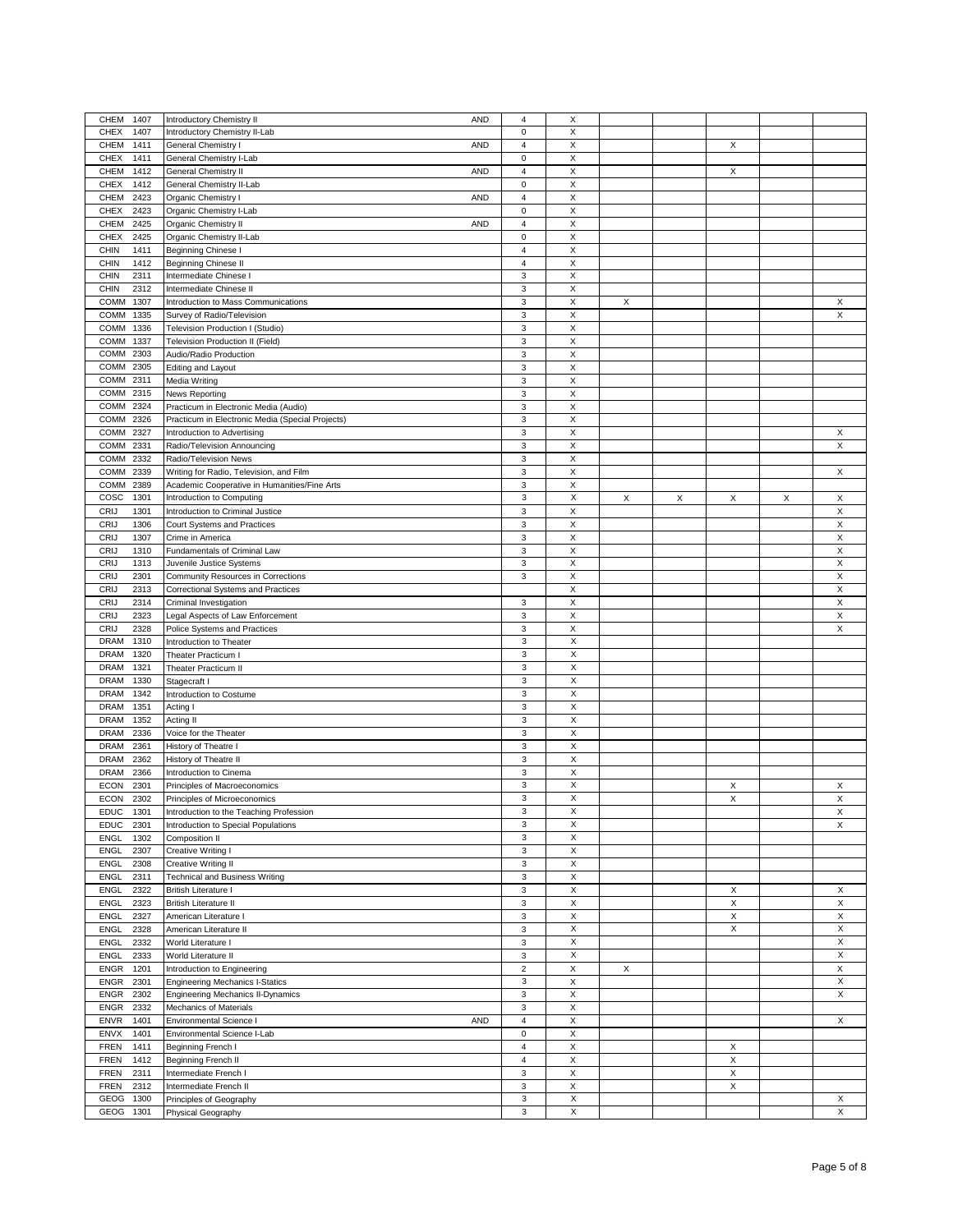| GEOG<br>1302        | Cultural Geography                                                              | $\mathsf 3$               | X                         |   |   | X           | X |
|---------------------|---------------------------------------------------------------------------------|---------------------------|---------------------------|---|---|-------------|---|
|                     |                                                                                 |                           |                           |   |   |             |   |
| GEOG<br>1303        | World Regional Geography                                                        | $\ensuremath{\mathsf{3}}$ | X                         |   |   |             | X |
| <b>GEOL</b><br>1403 | <b>Physical Geology</b><br><b>AND</b>                                           | $\sqrt{4}$                | X                         |   |   | Χ           |   |
| <b>GEOX</b><br>1403 | Physical Geology Lab                                                            | $\pmb{0}$                 | X                         |   |   |             |   |
| <b>GEOL</b><br>1404 | <b>Historical Geology</b><br>AND                                                | $\sqrt{4}$                | X                         |   |   |             |   |
|                     |                                                                                 |                           |                           |   |   |             |   |
| <b>GEOX</b><br>1404 | Historical Geology Lab                                                          | $\mathsf 0$               | $\mathsf X$               |   |   |             |   |
| <b>GEOL</b><br>1405 | <b>Environmental Science</b>                                                    | $\ensuremath{\mathsf{4}}$ | X                         |   |   |             | X |
| 1411<br><b>GERM</b> | Beginning German I                                                              | $\overline{\mathbf{4}}$   | $\mathsf X$               |   |   | Χ           |   |
| <b>GERM</b><br>1412 | Beginning German II                                                             | $\sqrt{4}$                | $\mathsf X$               |   |   | X           |   |
| <b>GERM</b><br>2311 |                                                                                 | 3                         | $\mathsf X$               |   |   | $\mathsf X$ |   |
|                     | Intermediate German I                                                           |                           |                           |   |   |             |   |
| <b>GERM</b><br>2312 | Intermediate German II                                                          | 3                         | $\mathsf X$               |   |   | X           |   |
| GOVT<br>2304        | Introduction to Political Science                                               | $\ensuremath{\mathsf{3}}$ | Χ                         |   |   |             | X |
| <b>HIST</b><br>2301 | <b>Texas History</b>                                                            | 3                         | $\mathsf X$               |   |   |             | X |
| <b>HIST</b><br>2311 | <b>Western Civilization I</b>                                                   | 3                         | X                         |   |   | Χ           | X |
|                     |                                                                                 |                           |                           |   |   |             |   |
| <b>HIST</b><br>2312 | <b>Western Civilization II</b>                                                  | $\mathsf 3$               | X                         |   |   | X           | X |
| <b>HIST</b><br>2381 | African-American History                                                        | $\mathsf 3$               | X                         |   |   |             | X |
| <b>HUMA</b><br>1315 | Fine Arts Appreciation                                                          | 3                         | Χ                         |   |   | X           | X |
| <b>ITAL</b><br>1411 | Beginning Italian I                                                             | $\sqrt{4}$                | X                         |   |   |             |   |
|                     |                                                                                 |                           |                           |   |   |             |   |
| <b>ITAL</b><br>1412 | Beginning Italian II                                                            | $\sqrt{4}$                | $\mathsf X$               |   |   |             |   |
| <b>ITAL</b><br>2311 | Intermediate Italian I                                                          | 3                         | X                         |   |   |             |   |
| <b>ITAL</b><br>2312 | Intermediate Italian II                                                         | 3                         | X                         |   |   |             |   |
| <b>JAPN</b><br>1411 |                                                                                 |                           | X                         |   |   |             |   |
|                     | Beginning Japanese I                                                            | $\overline{\mathbf{4}}$   |                           |   |   |             |   |
| <b>JAPN</b><br>1412 | Beginning Japanese II                                                           | $\sqrt{4}$                | X                         |   |   |             |   |
| <b>JAPN</b><br>2311 | Intermediate Japanese I                                                         | 3                         | X                         |   |   |             |   |
| <b>JAPN</b><br>2312 | Intermediate Japanese II                                                        | 3                         | X                         |   |   |             |   |
| KINE<br>1106        | Basketball I                                                                    | $\mathbf{1}$              | $\mathsf X$               |   |   |             |   |
|                     |                                                                                 |                           |                           |   |   |             |   |
| KINE<br>1107        | <b>Basketball II</b>                                                            | $\mathbf{1}$              | X                         |   |   |             |   |
| KINE<br>1108        | Bowling I                                                                       | $\mathbf{1}$              | X                         |   |   |             |   |
| KINE<br>1109        | <b>Bowling II</b>                                                               | $\mathbf 1$               | X                         |   |   |             |   |
| 1110<br>KINE        |                                                                                 | $\mathbf{1}$              | X                         |   |   |             |   |
|                     | Fitness Walking I                                                               |                           |                           |   |   |             |   |
| KINE<br>1111        | Fitness Walking II                                                              | $\mathbf{1}$              | $\mathsf X$               |   |   |             |   |
| KINE<br>1114        | Spin Bike I                                                                     | $\mathbf{1}$              | X                         |   |   |             |   |
| KINE<br>1115        | Spin Bike II                                                                    | $\mathbf{1}$              | X                         |   |   |             |   |
|                     |                                                                                 |                           |                           |   |   |             |   |
| KINE<br>1122        | Kickboxing/Aerobics                                                             | $\mathbf{1}$              | X                         |   |   |             |   |
| <b>KINE</b><br>1123 | Muay Thai Kickboxing I                                                          | $\mathbf{1}$              | X                         |   |   |             |   |
| KINE<br>1124        | Muay Thai Kickboxing II                                                         | $\mathbf{1}$              | $\mathsf X$               |   |   |             |   |
| KINE<br>1125        | Physical Conditioning I                                                         | $\mathbf{1}$              | X                         |   |   |             |   |
|                     |                                                                                 |                           |                           |   |   |             |   |
| KINE<br>1126        | Physical Conditioning II                                                        | $\mathbf{1}$              | X                         |   |   |             |   |
| KINE<br>1127        | Soccer I                                                                        | $\mathbf{1}$              | X                         |   |   |             |   |
| 1128<br><b>KINE</b> | Soccer II                                                                       | $\mathbf{1}$              | X                         |   |   |             |   |
| KINE<br>1132        | Swimming                                                                        | $\mathbf{1}$              | $\mathsf X$               | X |   |             |   |
| KINE<br>1133        |                                                                                 |                           | X                         |   |   |             |   |
|                     | Swimming II                                                                     | $\mathbf{1}$              |                           | X |   |             |   |
| <b>KINE</b><br>1135 | Tennis I                                                                        | $\mathbf{1}$              | X                         |   |   |             |   |
| KINE<br>1136        | Tennis II                                                                       | $\mathbf{1}$              | X                         |   |   |             |   |
| 1137<br><b>KINE</b> | Volleyball I                                                                    | $\mathbf{1}$              | X                         |   |   |             |   |
|                     |                                                                                 |                           |                           |   |   |             |   |
| KINE<br>1138        | Volleyball II                                                                   | $\mathbf{1}$              | $\times$                  |   |   |             |   |
| KINE<br>1139        | Water Fitness I                                                                 | $\mathbf{1}$              | X                         |   |   |             |   |
| KINE<br>1140        | Water Fitness II                                                                | $\mathbf{1}$              | X                         |   |   |             |   |
| KINE<br>1143        | Weight Training I                                                               | $\mathbf{1}$              | X                         | Χ |   |             |   |
|                     |                                                                                 |                           |                           |   |   |             |   |
| 1144<br><b>KINE</b> | Weight Training II                                                              | $\mathbf{1}$              | $\mathsf X$               |   |   |             |   |
| <b>KINE</b><br>1146 | Yoga I                                                                          | $\mathbf{1}$              | $\mathsf X$               |   |   |             |   |
| <b>KINE</b><br>1147 | Yoga II                                                                         | $\mathbf{1}$              | $\boldsymbol{\mathsf{X}}$ |   |   |             |   |
| KINE<br>1149        | Jogging I                                                                       | $\mathbf{1}$              | X                         |   |   |             |   |
|                     |                                                                                 |                           |                           |   |   |             |   |
| KINE<br>1150        | Jogging II                                                                      | $\mathbf{1}$              | Х                         |   |   |             |   |
| KINE<br>1301        | Introduction to Physical Fitness & Sport                                        | 3                         | X                         |   |   |             | X |
| KINE<br>1304        | Personal/Community Health I                                                     | 3                         | X                         |   |   | X           | X |
| KINE<br>1306        | First Aid                                                                       | 3                         | Χ                         | X | X |             | X |
|                     |                                                                                 |                           |                           |   |   |             |   |
| <b>KINE</b><br>1308 | Sports Officiating I                                                            | 3                         | X                         |   |   |             | X |
| KINE<br>1321        | Coaching/Sports/Athletics I                                                     | 3                         | X                         |   |   |             | X |
| KINE<br>1331        | Physical Education for Elementary Majors                                        | 3                         | X                         |   |   |             | X |
| KINE<br>1338        | Concepts of Physical Fitness-Personal Trainer-NCSF Trainer Certification Course | 3                         | $\mathsf X$               |   |   |             | X |
|                     |                                                                                 |                           | Χ                         |   |   |             |   |
| KINE<br>2100        | Zoomba Cardio                                                                   | $\mathbf{1}$              |                           |   |   |             |   |
| KINE<br>2104        | Zoomba Cardio II                                                                | $\mathbf{1}$              | X                         |   |   |             |   |
| <b>KINE</b><br>2105 | Krav Self Defense I                                                             | $\mathbf{1}$              | X                         |   |   |             |   |
| KINE<br>2106        | Krav Self Defense II                                                            | $\mathbf{1}$              | X                         |   |   |             |   |
|                     |                                                                                 |                           |                           |   |   |             |   |
| KINE<br>2107        | Boot Camp I                                                                     | $\mathbf{1}$              |                           |   |   |             |   |
| KINE<br>2108        | Boot Camp II                                                                    | $\mathbf{1}$              |                           |   |   |             |   |
| <b>KINE</b><br>2109 | Eagle Fit I                                                                     | $\mathbf{1}$              |                           |   |   |             |   |
| KINE<br>2110        | Eagle Fit II                                                                    | $\mathbf{1}$              |                           |   |   |             |   |
|                     |                                                                                 |                           |                           |   |   |             |   |
| KORE<br>1411        | Beginning Korean I                                                              | $\overline{4}$            | X                         |   |   |             |   |
| KORE<br>1412        | Beginning Korean II                                                             | $\overline{\mathbf{4}}$   | X                         |   |   |             |   |
| KORE<br>2311        | Intermediate Korean I                                                           | 3                         | X                         |   |   |             |   |
| KORE<br>2312        | Intermediate Korean II                                                          | 3                         | X                         |   |   |             |   |
| MATH<br>1314        |                                                                                 | 3                         | X                         |   |   | X           | X |
|                     | College Algebra                                                                 |                           |                           |   |   |             |   |
| MATH<br>1316        | Plane Trigonometry                                                              | $\mathsf 3$               | X                         |   |   | X           | X |
| MATH<br>1324        | Mathematics for Business and Social Sciences                                    | 3                         | $\boldsymbol{\mathsf{X}}$ |   |   |             | X |
| MATH<br>1325        | Calculus for Business and Social Sciences                                       | 3                         | X                         |   |   |             | X |
|                     |                                                                                 |                           |                           |   |   |             |   |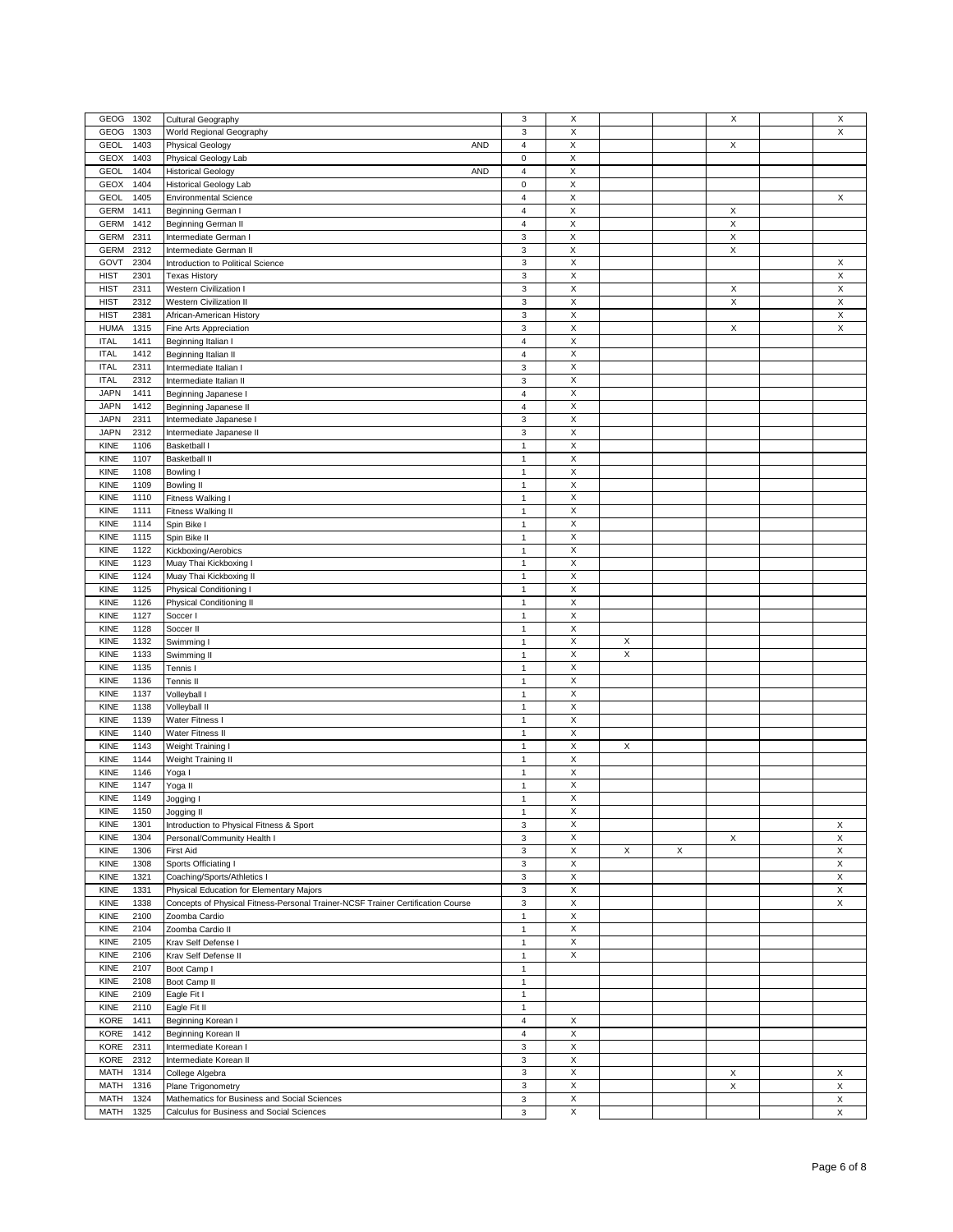| MATH<br>1332        | Contemporary Mathematics (Quantitative Reasoning)            | 3                         | X                         |   |   | X | X           |
|---------------------|--------------------------------------------------------------|---------------------------|---------------------------|---|---|---|-------------|
| MATH<br>1342        | <b>Elementary Statistical Methods</b>                        | 3                         | X                         |   |   | X | X           |
| MATH<br>1350        | Mathematics for Teachers I (Fundamentals of Mathematics I)   | 3                         | X                         |   |   | X | X           |
| MATH<br>1351        | Mathematics for Teachers II (Fundamentals of Mathematics II) | 3                         | $\mathsf X$               |   |   | Χ | X           |
|                     |                                                              |                           |                           |   |   |   |             |
| MATH<br>1414        | College Algebra                                              | 3                         |                           |   |   |   |             |
| MATH<br>2318        | Linear Algebra                                               | 3                         | X                         |   |   |   | X           |
| MATH<br>2412        | Precalculus                                                  | $\overline{4}$            | X                         |   |   |   | X           |
| MATH<br>2413        | Calculus I                                                   | $\overline{4}$            | X                         |   |   | X | X           |
|                     |                                                              |                           | X                         |   |   | X | $\mathsf X$ |
| MATH<br>2414        | Calculus II                                                  | $\sqrt{4}$                |                           |   |   |   |             |
| 2415<br>MATH        | Calculus III                                                 | $\sqrt{4}$                | X                         |   |   |   | X           |
| <b>MUSI</b><br>1116 | Sight Singing and Ear Training I                             | $\mathbf{1}$              | X                         | X | X |   |             |
| <b>MUSI</b><br>1117 | Sight Singing and Ear Training II                            | $\mathbf{1}$              | X                         | X |   |   |             |
|                     | Class Piano I                                                |                           | X                         |   | X |   |             |
| <b>MUSI</b><br>1181 |                                                              | $\mathbf{1}$              |                           |   |   |   |             |
| <b>MUSI</b><br>1183 | Class Voice I                                                | $\mathbf{1}$              | X                         |   |   |   |             |
| <b>MUSI</b><br>1188 | Percussion Class I                                           | $\mathbf 1$               | X                         | X | X |   |             |
| <b>MUSI</b><br>1192 | Class Guitar I                                               | $\mathbf{1}$              | X                         |   | X |   |             |
| <b>MUSI</b><br>1303 |                                                              | 3                         | X                         |   |   |   |             |
|                     | Fundamentals of Music                                        |                           |                           |   |   |   |             |
| <b>MUSI</b><br>1304 | Foundations of Music                                         | 3                         | X                         |   | X |   |             |
| <b>MUSI</b><br>1306 | Music Appreciation                                           | 3                         | $\mathsf X$               |   |   |   | X           |
| <b>MUSI</b><br>1307 | Music Literature                                             | 3                         | X                         |   |   |   | X           |
| <b>MUSI</b><br>1311 | Music Theory I                                               | 3                         | X                         | X | X |   |             |
|                     |                                                              |                           |                           |   |   |   |             |
| <b>MUSI</b><br>1312 | Music Theory II                                              | 3                         | X                         | X |   |   |             |
| <b>MUSI</b><br>1390 | <b>Electronic Music</b>                                      | $\ensuremath{\mathsf{3}}$ | X                         |   |   |   |             |
| <b>MUSI</b><br>2311 | Music Theory III                                             | 3                         | $\mathsf X$               |   |   |   |             |
| <b>MUSI</b><br>2312 | Music Theory IV                                              | 3                         | X                         |   |   |   |             |
|                     |                                                              |                           |                           |   |   |   |             |
| PHIL<br>1301        | Introduction to Philosophy                                   | 3                         | X                         |   |   |   | X           |
| PHIL<br>1304        | Introduction to World Religions                              | 3                         | X                         |   |   | X | X           |
| PHIL<br>2303        | Introduction to Logic                                        | $\ensuremath{\mathsf{3}}$ | X                         |   |   |   | X           |
| PHIL<br>2306        | Introduction to Ethics                                       | $\mathsf 3$               | $\mathsf X$               |   |   |   | X           |
|                     |                                                              |                           |                           |   |   |   |             |
| PHIL<br>2307        | Introduction to Social and Political Philosophy              | 3                         | $\boldsymbol{\mathsf{X}}$ |   |   |   | X           |
| PHIL<br>2321        | Philosophy of Religion                                       | 3                         | X                         |   |   |   |             |
| <b>PHYS</b><br>1401 | College Physics I<br>AND                                     | 4                         | X                         |   |   |   |             |
| PHYX<br>1401        |                                                              | $\pmb{0}$                 | X                         |   |   |   |             |
|                     | College Physics I Lab                                        |                           |                           |   |   |   |             |
| PHYS<br>1402        | College Physics II<br>AND                                    | $\sqrt{4}$                | $\boldsymbol{\mathsf{X}}$ |   |   |   |             |
| PHYX<br>1402        | College Physics II Lab                                       | $\mathbf 0$               | $\mathsf X$               |   |   |   |             |
| PHYS<br>1403        | <b>Stars and Galaxies</b><br><b>AND</b>                      | $\sqrt{4}$                | X                         |   |   |   | X           |
|                     |                                                              |                           |                           |   |   |   | X           |
| PHYX<br>1403        | Stars and Galaxies - Lab                                     | $\mathbf 0$               | X                         |   |   |   |             |
| PHYS<br>1404        | Solar System<br>AND                                          | $\sqrt{4}$                | X                         |   |   |   | X           |
| PHYX<br>1404        | Solar System - Lab                                           | $\pmb{0}$                 | $\mathsf X$               |   |   |   | X           |
| 1405<br>PHYS        | <b>Elementary Physics I</b>                                  | 4                         | X                         |   |   |   |             |
| <b>PHYS</b><br>1415 | Physical Science I<br><b>AND</b>                             | $\overline{\mathbf{4}}$   | X                         |   |   | X |             |
|                     |                                                              |                           |                           |   |   |   |             |
| PHYX<br>1415        | Physical Science I Lab                                       | $\pmb{0}$                 | X                         |   |   |   |             |
| PHYS<br>2425        | University Physics I<br>AND                                  | $\sqrt{4}$                | X                         |   |   |   |             |
| PHYX<br>2425        | University Physics I Lab                                     | $\pmb{0}$                 | $\mathsf X$               |   |   |   |             |
|                     |                                                              |                           |                           |   |   |   |             |
| 2426<br>PHYS        | University Physics II<br>AND                                 | 4                         | X                         |   |   |   |             |
| PHYX<br>2426        | University Physics II Lab                                    | $\mathbf 0$               | X                         |   |   |   |             |
| <b>PORT</b><br>1411 | Beginning Portuguese I                                       | $\sqrt{4}$                | X                         |   |   |   |             |
| <b>PORT</b><br>1412 | Beginning Portuguese II                                      | $\sqrt{4}$                | X                         |   |   |   |             |
| <b>PORT</b><br>2311 | Intermediate Portguese I                                     | 3                         | $\mathsf X$               |   |   |   |             |
|                     |                                                              |                           |                           |   |   |   |             |
| 2312<br><b>PORT</b> | Intermediate Portguese II                                    | 3                         | X                         |   |   |   |             |
| <b>PSYC</b><br>1300 | Learning Frameworks                                          | $\ensuremath{\mathsf{3}}$ | X                         |   |   |   | X           |
| <b>PSYC</b><br>2301 | General Psychology                                           | 3                         | X                         |   |   | Х | X           |
| <b>PSYC</b><br>2308 | Child Psychology                                             | 3                         | X                         |   |   | X | X           |
|                     |                                                              |                           |                           |   |   |   |             |
| PSYC<br>2314        | Life Span Growth and Development                             | 3                         | х                         |   |   | X | X           |
| <b>PSYC</b><br>2315 | Psychology of Adjustment                                     | 3                         | X                         |   |   |   | X           |
| <b>PSYC</b><br>2316 | Psychology of Personality                                    | 3                         | X                         |   |   |   | X           |
| <b>RNSG</b><br>1115 | <b>Health Assessment</b>                                     | $\mathbf{1}$              | X                         |   |   |   |             |
| <b>RNSG</b><br>1229 | <b>Integrated Nursing Skills II</b>                          | $\overline{2}$            | X                         |   |   |   |             |
|                     |                                                              |                           |                           |   |   |   |             |
| <b>RNSG</b><br>1262 | Clinical - Nursing (RN Training)                             | $\overline{2}$            | $\mathsf X$               |   |   |   |             |
| <b>RNSG</b><br>1331 | Principles of Clinical Decision - Making                     | 3                         | X                         |   |   |   |             |
| <b>RNSG</b><br>1347 | Concepts of Clinical Decision - Making                       | 3                         | X                         |   |   |   |             |
| <b>RNSG</b><br>1363 | Clinical - Nursing II (RN Training)                          | 3                         | X                         |   |   |   |             |
|                     |                                                              |                           |                           |   |   |   |             |
| <b>RNSG</b><br>1412 | Nursing Care of Childbearing and Childrearing Family         | $\overline{\mathbf{4}}$   | X                         |   |   |   |             |
| <b>RNSG</b><br>1413 | Foundations for Nursing Practice                             | $\overline{4}$            | Χ                         |   |   |   |             |
| <b>RNSG</b><br>2213 | Mental Health Nursing                                        | $\mathbf 2$               | X                         |   |   |   |             |
| <b>RNSG</b><br>2221 | Professional Nursing Leadership and Management               | $\overline{c}$            | X                         |   |   |   |             |
|                     |                                                              |                           |                           |   |   |   |             |
| <b>RNSG</b><br>2331 | Advanced Concepts in Adult Health                            | 3                         | X                         |   |   |   |             |
| <b>RNSG</b><br>2362 | Clinical - Nursing III (RN Training)                         | 3                         | X                         |   |   |   |             |
| RNSG<br>2363        | Clinical - Nursing IV (RN Training                           | $\mathsf 3$               | $\mathsf X$               |   |   |   |             |
| <b>RUSS</b><br>1411 | Beginning Russian I                                          | $\sqrt{4}$                | X                         |   |   |   |             |
|                     |                                                              |                           |                           |   |   |   |             |
| <b>RUSS</b><br>1412 | Beginning Russian II                                         | $\overline{\mathbf{4}}$   | X                         |   |   |   |             |
| <b>RUSS</b><br>2311 | Intermediate Russian I                                       | 3                         | X                         |   |   |   |             |
| <b>RUSS</b><br>2312 | Intermediate Russian II                                      | 3                         | X                         |   |   |   |             |
| SOCI<br>1301        | Introduction to Sociology                                    | 3                         | Χ                         |   |   | X | X           |
| SOCI<br>1306        |                                                              | 3                         | X                         |   |   |   | X           |
|                     | Social Problems                                              |                           |                           |   |   |   |             |
| SOCI<br>2301        | Marriage and the Family                                      | 3                         | X                         |   |   |   | X           |
| SOCI<br>2319        | <b>Minority Studies</b>                                      | 3                         | X                         |   |   |   |             |